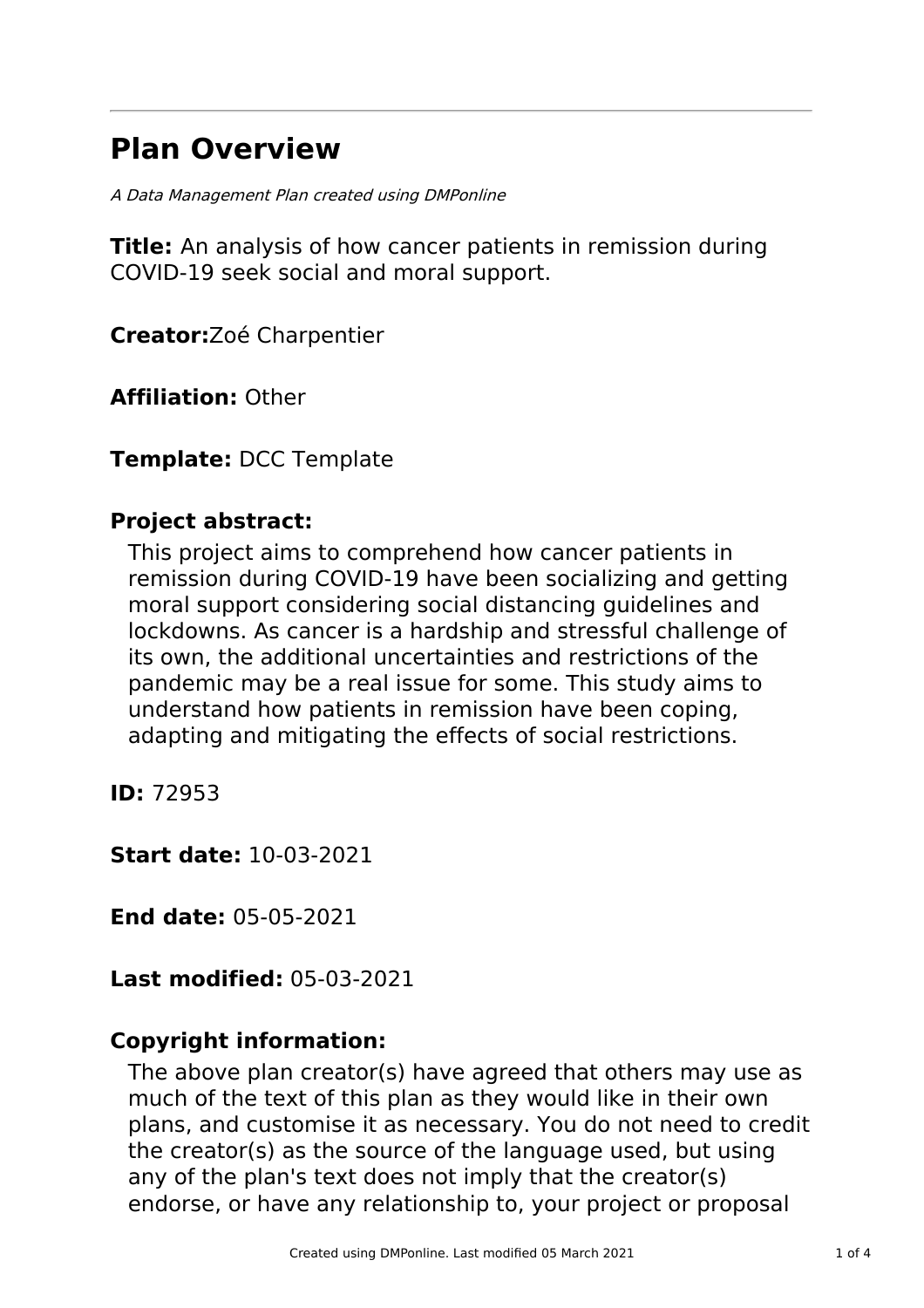# **An analysis of how cancer patients in remission during COVID-19 seek social and moral support.**

# **Data Collection**

### **What data will you collect or create?**

Data collected will be audio-recorded semi-structured interviews.

### **How will the data be collected or created?**

Data will be audio-recorded and transcribed on a personal computer

## **Documentation and Metadata**

### **What documentation and metadata will accompany the data?**

Literature reviews and media analysis will accompany the data.

# **Ethics and Legal Compliance**

### **How will you manage any ethical issues?**

Participants will be given consent forms and information sheets for data preservation. Their identity will be protected via anonymisation and sensitive data will be protected in password-protected folders.

### **How will you manage copyright and Intellectual Property Rights (IPR) issues?**

I will own the data and the data will not be reused outside my dissertation. There will be no reuse by a third-party and data will not be published publicly.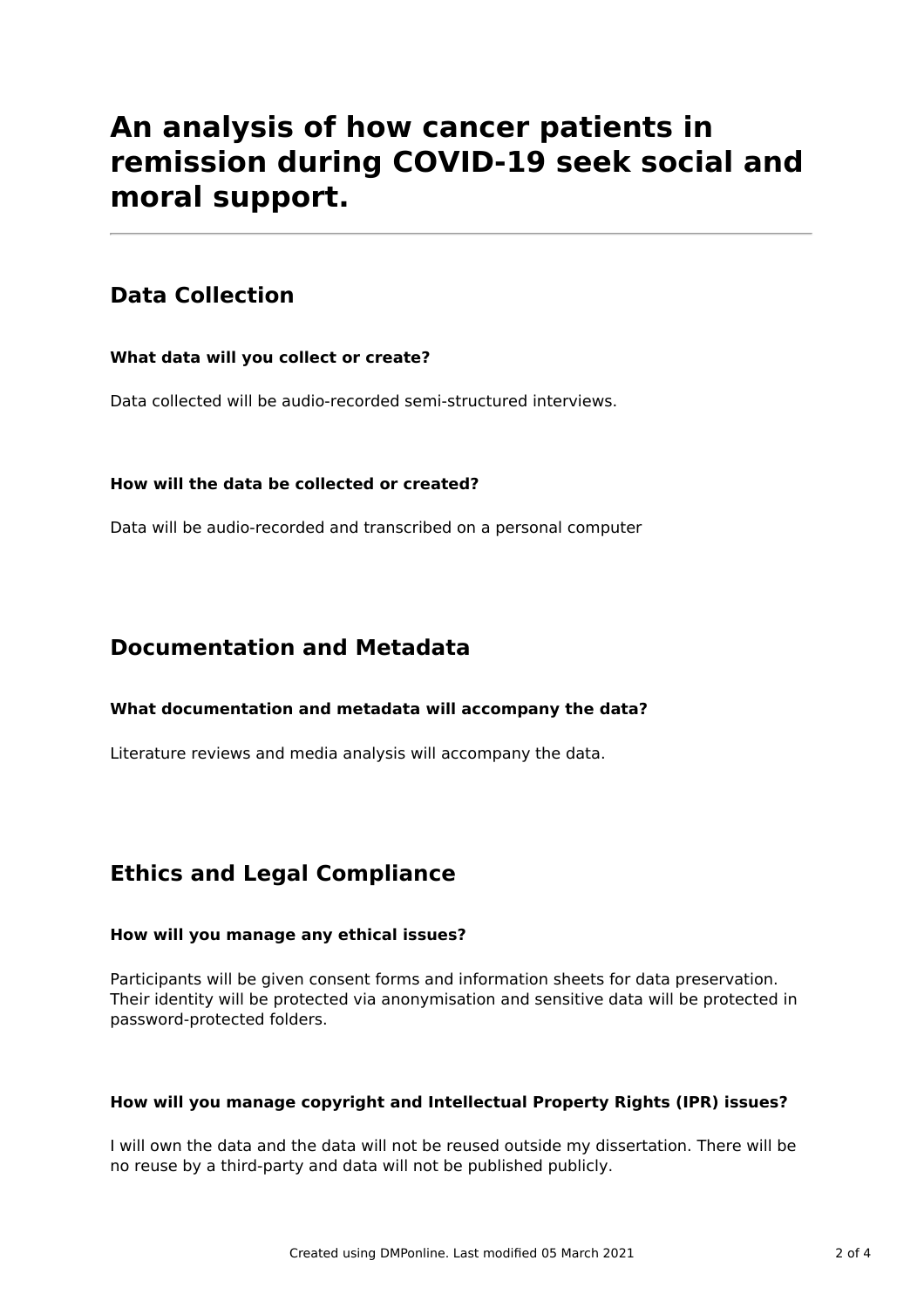# **Storage and Backup**

#### **How will the data be stored and backed up during the research?**

I have sufficient storage on my computer and data will be back up on hard drive. I will be responsible for backup and recovery and in the event of an accident data will be recovered on the external hard drive.

#### **How will you manage access and security?**

The risks to data security would be a computer hack or breach. I will control access through password protection and coding sensitive information.

### **Selection and Preservation**

#### **Which data are of long-term value and should be retained, shared, and/or preserved?**

No data is of long-term value and all original data will be deleted after the dissertation is due.

#### **What is the long-term preservation plan for the dataset?**

The dataset will be deleted after research is handed in.

# **Data Sharing**

#### **How will you share the data?**

I will share coded transcribed data in the dissertation but participants will not be identifiable. If original data is asked I will handle requests personally and will share data via secured platforms.